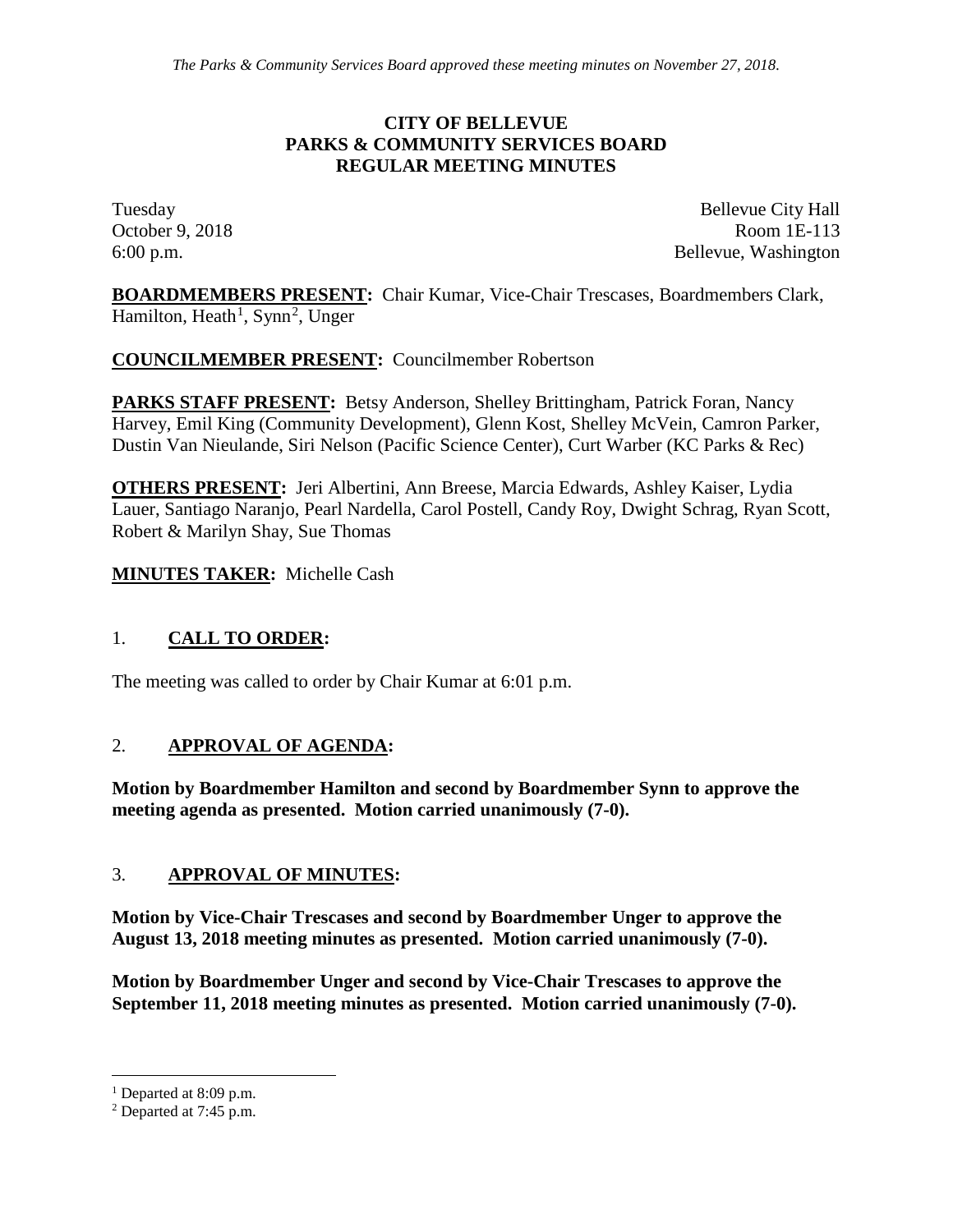## 4. **ORAL COMMUNICATIONS/PUBLIC COMMENTS:**

Sue Thomas

12635 NE 2nd Street, Bellevue, WA

Ms. Thomas does not want the fieldhouse located in Wilburton Hill Park. She explained that when the School District held meetings regarding the new elementary school on Main Street, no one imagined the large scale facility that is there today. She does not think that the illustrations of the proposed fieldhouse properly depict the size and scale of the facility, not to mention the necessary additional parking.

Ms. Thomas believes that the BGCB has deep pocket donors and is not short on funding. She does not want the fieldhouse located in Wilburton Hill Park that tax payer dollars have funded.

Ms. Thomas views the Wilburton Hill Park as a jewel to the community and stated that it should not be defaced with an added sports facility and parking. She urged Boardmembers to keep Wilburton Hill Park as is.

Ashley Kaiser, President/Wilburton Community Association (WCA)

12927 SE  $6<sup>th</sup>$  Pl., Bellevue, WA

On behalf of the Wilburton Community Association, Ms. Kaiser stated that most Wilburton residents do not support a proposed fieldhouse at Wilburton Hill Park. An electric poll was conducted of Wilburton residents with 112 respondents. In this poll 74% oppose the project and 15% were in support of the project. In a smaller paper poll of 31 respondents, 48% oppose the project, while 42% support the project.

Ms. Kaiser explained that the Wilburton community values the BGCB's many meaningful contributions; however, the community raised the following concerns about locating the fieldhouse at Wilburton Hill Park:

- Loss of wooded park land
- Increased traffic in Wilburton, especially along  $124<sup>th</sup>$  Avenue NE and north/south cut-through traffic)
- Loss of park land to any structures
- Potential need for additional parking, which would destroy more green space
- Intensification of park usage, causing degradation of the quiet, neighborhood feel of the park

The WCA feels that the proposed fieldhouse would significantly change the Wilburton Hill Park's character and adversely impact the human and ecological services that the park currently provides. They urge the city to concentrate the placement of new structures on already developed spaces rather than on Wilburton Hill Park's natural areas. Ms. Kaiser added that Wilburton residents have yet to hear evidence of a significant, unmet need for the fieldhouse that would justify a large structure on public park lands, especially in a park located in a residential neighborhood already burdened by traffic.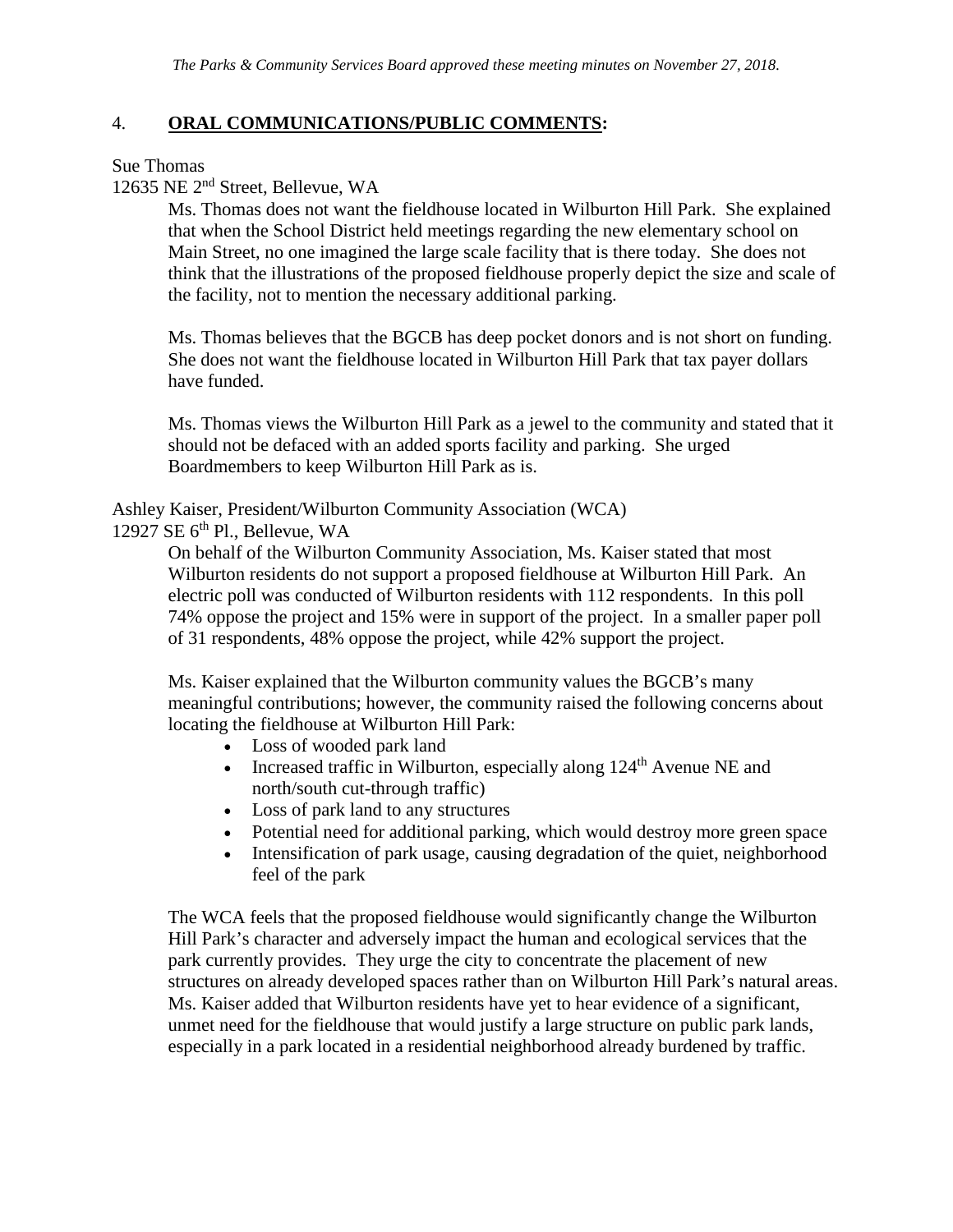Ms. Kaiser urged staff to spend time and money on plans to preserve the public forests and playfields, not on plans to redevelop them into structures.

# Ryan Scott, Boys & Girls Clubs of Bellevue (BGCB)

209 100th Ave. NE, Bellevue, WA

On behalf of the BGCB, Mr. Scott explained that the fieldhouse concept arouse from the increased need for recreational activities for kids. Gym and field time are at a premium for the current facilities. There is also an explosion of highly competitive sports programs adding more demand on these facilities. Mr. Scott clarified that the BGCB asked the Parks Board to evaluate the fieldhouse concept. He added that there are a lot of critical issues to address and understand. The BGCB wants to find an effective partnership to provide year-round activities for families in Bellevue.

#### Dwight Schrag

1106 108th Ave. NE, Bellevue, WA

Mr. Schrag asked Boardmembers to encourage City Council to include improvement of Ashwood Park in the next budget cycle. With the explosive population in Bellevue, it will be difficult to stop a building developer from taking over this park if it is not fully developed as intended. Mr. Schag expressed his frustration about the timing of development of Ashwood Park and the park's condition.

#### Robert Shay

610 123rd Ave. NE, Bellevue, WA

In regards to the proposed fieldhouse project, Mr. Shay expressed his support of the project but opposed the fieldhouse being located at Wilburton Hill Park for reasons stated by other Wilburton community members. He called attention to the Bellevue School District property, near Wilburton Hill Park, as an ideal location for the fieldhouse.

#### Carol Postell

12641 NE 7th Street, Bellevue, WA

Ms. Postell explained that introducing the fieldhouse project at the Wilburton community picnic was very preemptive. She expressed her frustration that Council was unaware of the project as well and that the process has been less than transparent.

Ms. Postell agreed with Mr. Shay that the Bellevue School District property should be evaluated for the fieldhouse.

*There were 13 community members that stood in support of their concerns and opposition to a fieldhouse being located at Wilburton Hill Park.*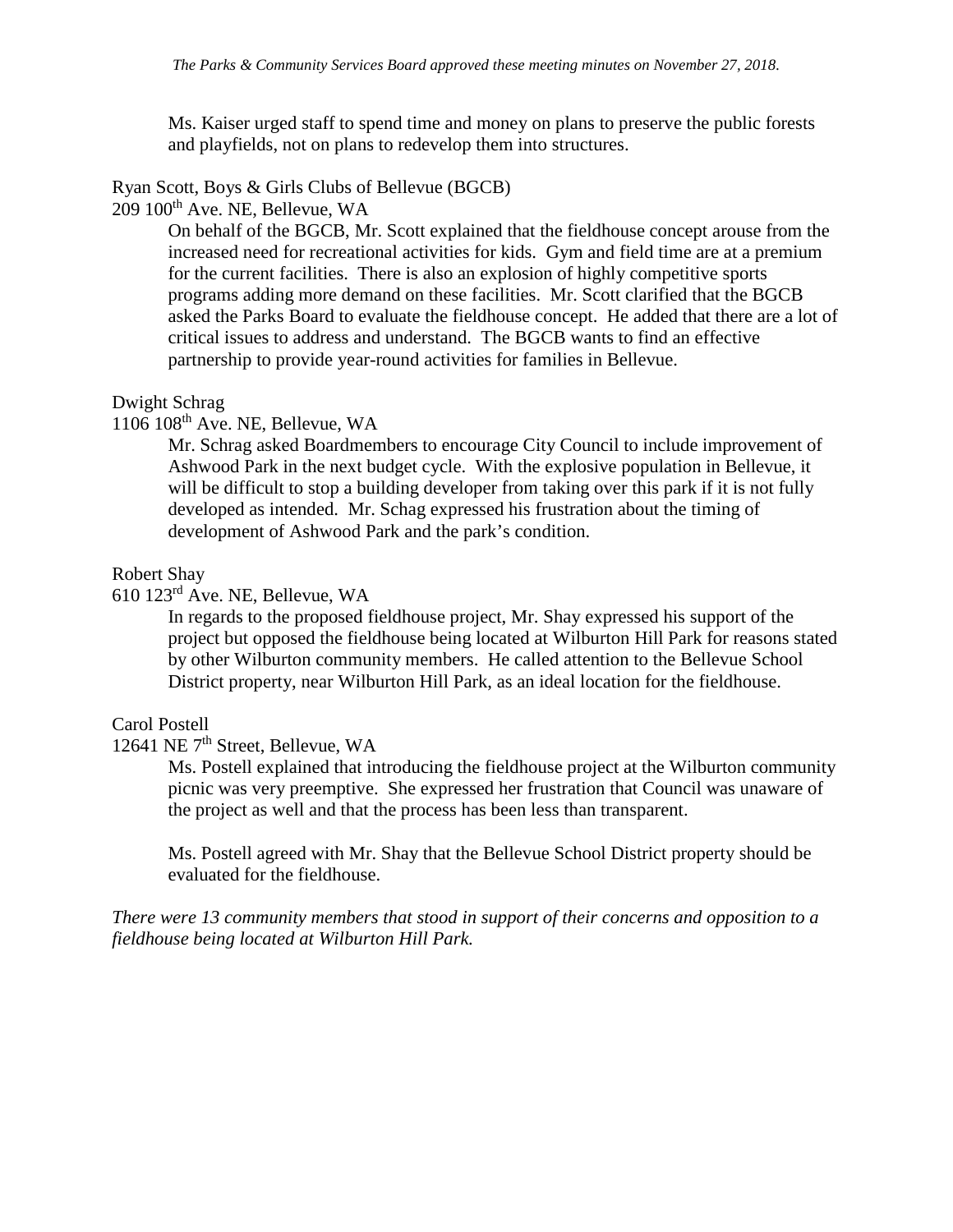## 5. **COMMUNICATIONS FROM CITY COUNCIL, COMMUNITY COUNCIL, BOARDS AND COMMISSIONS:**

Councilmember Robertson welcomed Boardmember Unger to the Board. She also provided the following update on Council projects:

- Working on the city's budget
- Authorized commencement of neighborhood area planning update, this includes outreach and remaking area plans
- The city recently won an award for the city's robust and comprehensive website

Councilmember Robertson explained that development of Ashwood Park has been on the priority list; however, this project has been delayed in the past due to workload demands. The park is in need of an updated master plan, which is scheduled in late 2018 or 2019. Mr. Foran added that the projects at Downtown Park, Meydenbauer Park, and Surrey Downs Park have been extremely time consuming for staff. Development of Ashwood Park will remain on the priority list until the project is complete.

Boardmember Unger inquired if there are interim improvements that can be made at Ashwood Park until the park is fully improved (i.e., park benches).

## 6. **DIRECTOR'S REPORT:**

No report.

## 7. **BOARD COMMUNICATION:**

Boardmember Unger visited the northeast corner of Downtown Park and is anxious for the project to begin. She also attended the Kelsey Creek Farm Fair and was impressed by the community engagement at the event.

Boardmember Clark visited Downtown Park and attended the Kelsey Creek Farm Fair. He also visited Goddard Mini Park.

Boardmember Hamilton visited the Crossroads Community Center and commended Vicki Drake for her leadership at the facility. Chair Kumar encouraged Boardmembers to volunteer at the Thanksgiving Dinner or Holiday event at Crossroads Community Center.

Boardmember Synn's wife is taking the Bellevue Essentials course and he spoke very highly of this program.

Boardmember Heath called attention to the October 1 City Council meeting, noting the conduct at the meeting made him sad. He explained that it is sad that people only attend the meetings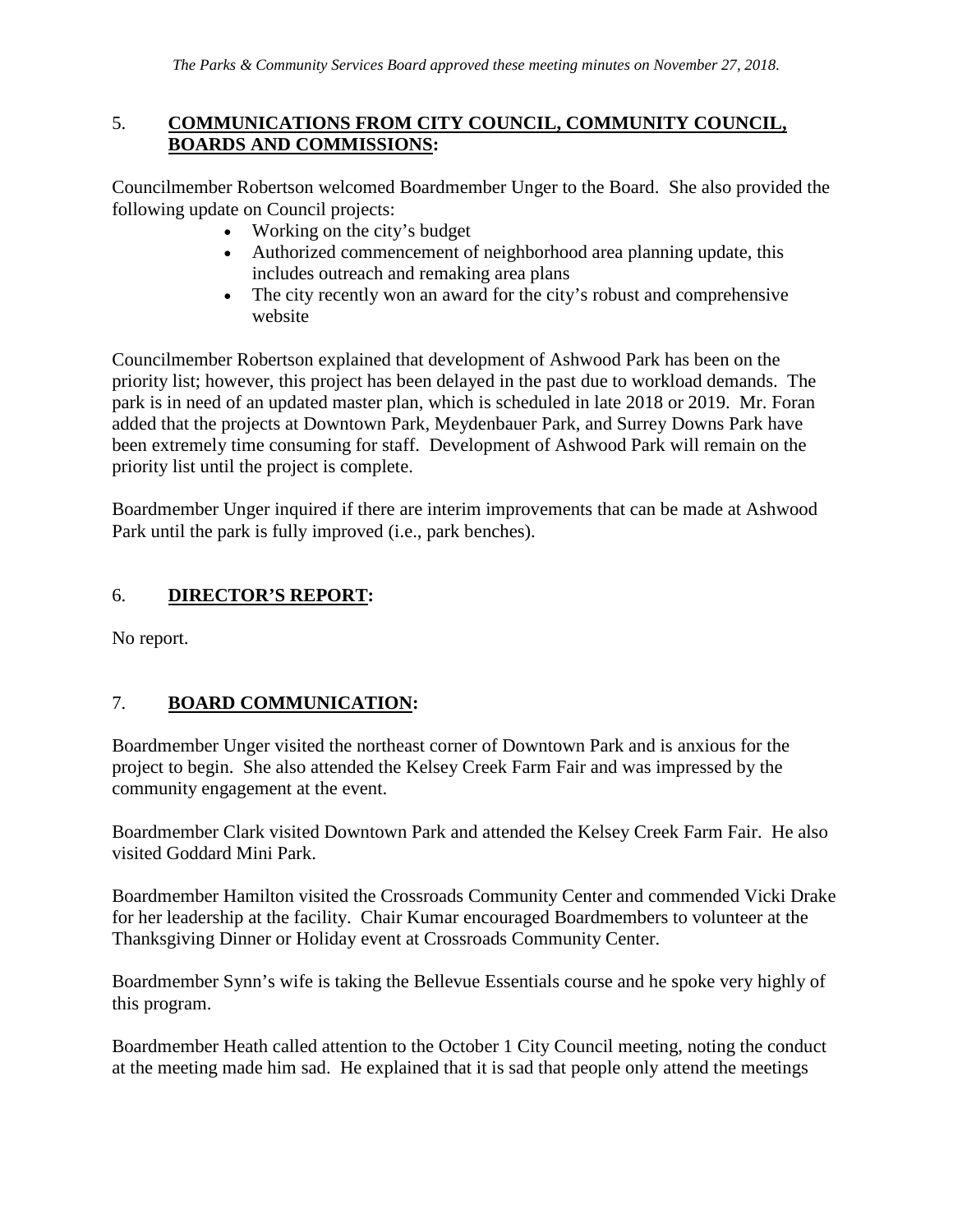when they are upset about something. Boardmember Heath stressed the importance of changing communication patterns with neighborhoods and the importance of proactively communicating.

Boardmember Heath expressed his support for a facility that hosts both a men's homeless shelter and a community pool. He cited the four acres near I-405 as a favorable location.

Vice-Chair Trescases participated in the Bellevue Downtown Association tour of Santa Monica. She was amazed that Santa Monica's Central Park was sparsely used. Vice-Chair Trescases discussed some of the design elements at the park that made the park appear more enclosed and less inviting. She also discussed the ambassador program that is utilized throughout Santa Monica parks that serves a role to help with the homeless population.

## 8. **CHAIR COMMUNICATION & DISCUSSION:**

Chair Kumar attended the Kelsey Creek Farm Fair. She encouraged inclusion of more food trucks at next year's farm fair. Chair Kumar also visited Tam O'Shanter Park.

## 9. **BOARDMEMBER/COMMITTEE/LIAISON REPORTS:**

No reports.

## 10. **DISCUSSION/ACTION ITEMS:**

## A. MSEEC and Pacific Science Center Update

Ms. Nelson discussed the hands-on, experiential environmental education that the Pacific Science Center has provided for 25 years. Since 1993, there have been approximately 250,000 program participants, with 14,000 program participants in 2017-2018. The preK-12 programming focuses on STEM learning, inspiring curiosity and building connections with nature and the community.

Mr. Van Nieulande reviewed the milestones for the MSEEC, which included:

- 25 years of onsite programming
- Halfway through 20-year Joint Use Agreement, which was signed with Pacific Science Center in Autumn 2008
- First Pacific Science Center program at Mercer Slough Nature Park: October 1993 in the Sullivan House, moved from Downtown Park

Mr. Van Nieulande also discussed the new interactive, interpretive exhibits that were installed in the Visitor's Center. Planning for these exhibits began in 2012 and was eventually delivered in August, 2018. Mr. Van Nieulande also discussed an idea to utilize an area designated for a classroom building to instead be used to build an outdoor classroom. This would be used jointly by the Pacific Science Center and the City of Bellevue for programming, as well as a place for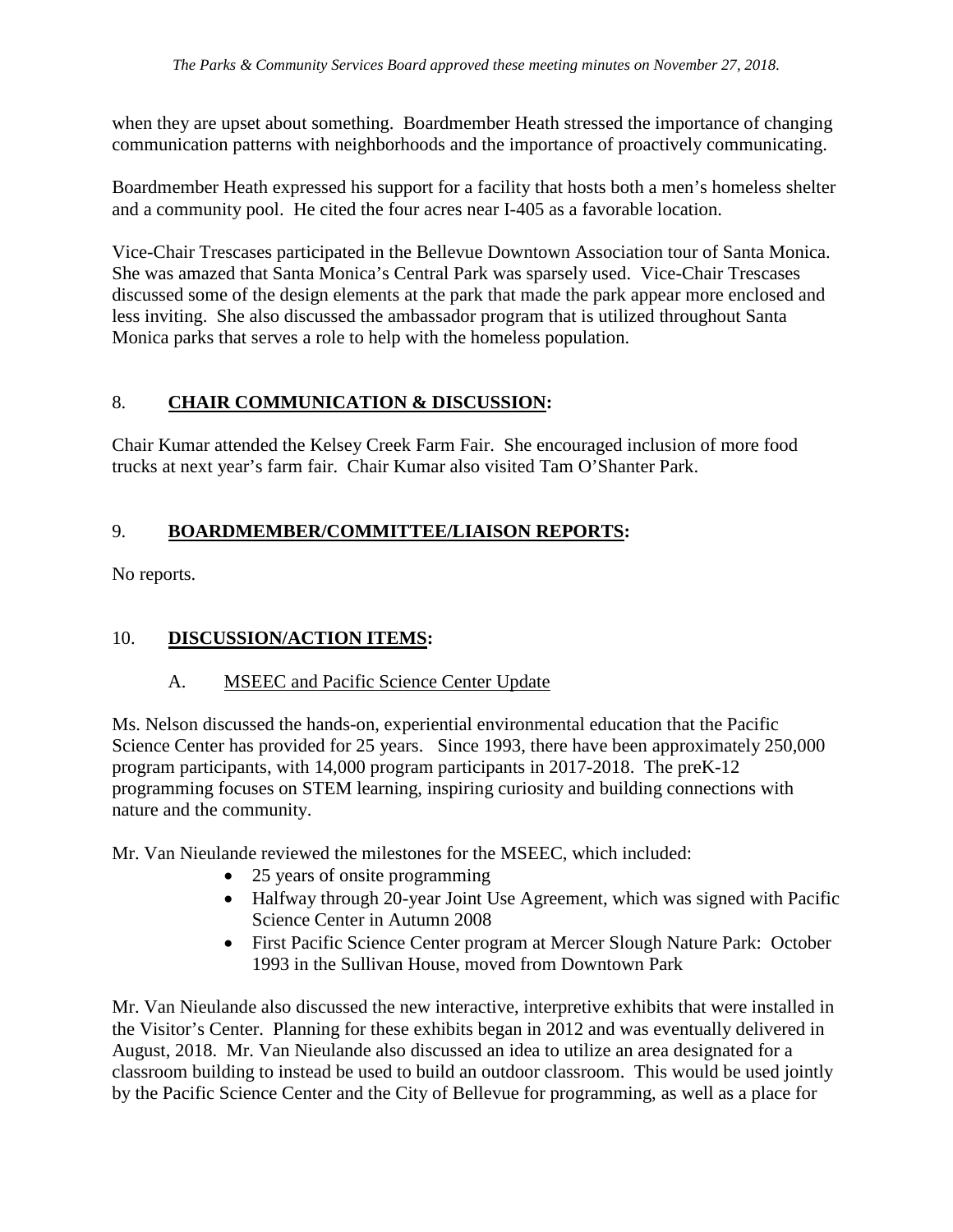public use during non-programming hours. Mr. Foran clarified that costs and an operational partnership would need to be explored in order to complete the outdoor classroom.

Ms. Nelson invited Boardmembers to attend the MSEEC 25<sup>th</sup> Anniversary Open House on October 20, 2018.

## B. Boys & Girls Clubs of Bellevue's Fieldhouse Proposal

Mr. Foran explained that the BGCB has proposed entering into a partnership with the city that would allow them to fund design, construction, maintenance and operation of an athletic fieldhouse on city property, similar to the city's gymnasium partnership at Hidden Valley Park. He added that community use of the facility would be a collaboration between the BGCB and the city with each party providing programs unique to their respective program goals.

Mr. Foran noted that the fieldhouse concept was introduced to the Wilburton community at their recent neighborhood picnic. City Council was briefed at their October 1, 2018 Council meeting regarding the BGCB proposal to develop a fieldhouse in the City of Bellevue. Council then directed the Parks & Community Services Board to establish a process to review the proposal, including site analysis, and staff is to prepare a management brief outlining this process for Council. The Board has been directed to engage the public, provide opportunities for feedback, and deliver a recommendation to the Council regarding this proposal.

Boardmember Hamilton asked when the fieldhouse concept was first introduced. Mr. Foran explained that the partnership with the BGCB is somewhat iterative. However, the fieldhouse project was first introduced in 2017. Mr. Foran also reviewed the typical structure of a BGCB partnership and clarified that the fieldhouse partnership is with the BGCB and is not dependent on a specific site location (i.e., Wilburton Hill Park).

Boardmember Heath expressed his confusion about the fieldhouse project since he understood Council's direction from the October 1, 2018 Council meeting to specifically target Wilburton Hill Park.

Councilmember Robertson discussed the city's history with partnerships and the benefits to the community. She also reiterated the need for more indoor facilities. She clarified that the overall goal is to have the Parks Board and staff create an open and transparent dialogue with the community to study the proposed fieldhouse project.

Boardmember Heath asked if Council or staff have any plans to notify the other neighborhoods that are identified as potential fieldhouse locations. Councilmember Robertson clarified that the scope and process must first be identified before communities are notified. Boardmember Heath expressed his frustration with the vague communication process.

Mr. Kost highlighted the key question for the fieldhouse project, which is: *Should the city continue to explore a partnership with the Boys & Girls Clubs of Bellevue (BGCB) that allows the BGCB to construct and operate a fieldhouse in a public park, and if so, under what circumstances.* Specific Council direction included: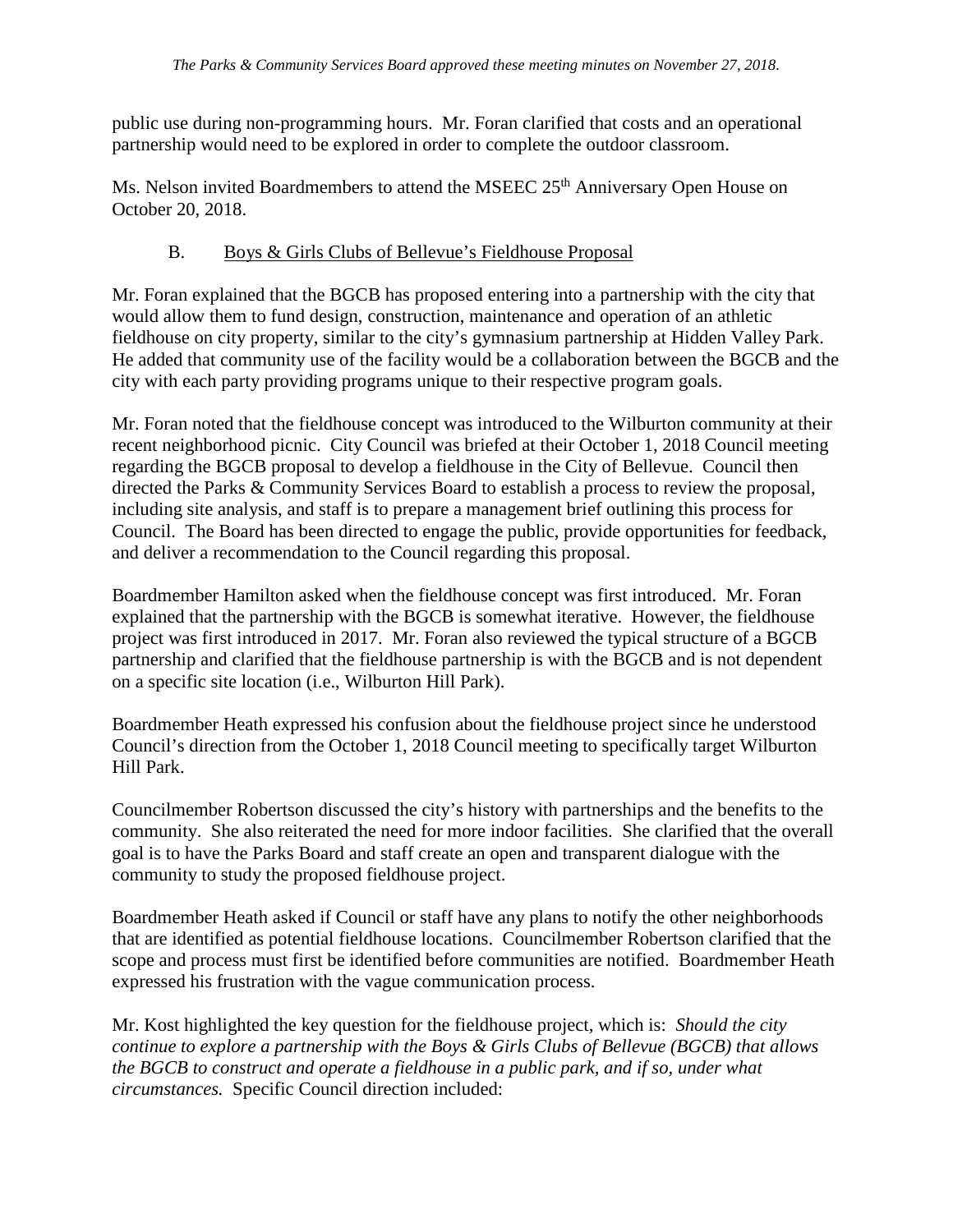- Establish a process to review the proposal.
- If approved by Council, conduct further analysis, including community engagement and site analysis.
- Recommend to Council whether to continue exploring the partnership, and if so, under what circumstances.
- Define the scope and process

Mr. Kost reviewed the fieldhouse concept, potential uses, facility size comparisons, common interests, and legal and regulatory requirements.

Vice-Chair Trescases inquired if Wilburton Hill Park is a neighborhood or community park. Mr. Kost clarified that the park is a community park.

Some of the concerns/issues to explore include:

- Need/public benefit
- Facility uses
- Traffic and parking impacts
- Environmental impacts
- Site alternatives

Boardmember Synn expressed his appreciation for the city's incredible track record of stewardship and the methodical thought process on partnerships.

Boardmember Heath asked if there has been any consideration given to non-park spaces for the fieldhouse location. Mr. Kost responded that there has been brief consideration but nothing formal. Boardmember Heath also called attention to the discussions at last month's Parks Board meeting regarding the aquatic facility. He recalled that the two locations being contemplated for the aquatic facility were Wilburton Hill Park and Bellevue College. Mr. Kost clarified that there haven't been discussions about considering Wilburton Hill Park for the aquatic facility but the Grand Connection area is a consideration, along with other locations. Boardmember Heath encouraged Boardmembers to view the October 1, 2018 Council meeting online video.

Boardmember Clark requested clarification about the fieldhouse location, since he didn't see Wilburton Hill Park as the chosen site in the Board packet. Mr. Parker clarified that the goal is to first define the project.

## C. Eastside Rail Corridor

Mr. Warber discussed the Wilburton segment of the Eastside Rail Corridor, which runs from I-90 north through Bellevue to 108<sup>th</sup> Avenue NE. He noted that the Eastside Rail Corridor Master Plan was completed about two years ago, and now the project is transitioning into the design phase. The next phase of the major capital projects includes the I-405 crossing in partnership with WSDOT, as well as the Wilburton Trestle and NE 8<sup>th</sup> Street crossing. The trestle work and NE 8<sup>th</sup> crossing are dependent upon the new King County Parks Levy in 2019.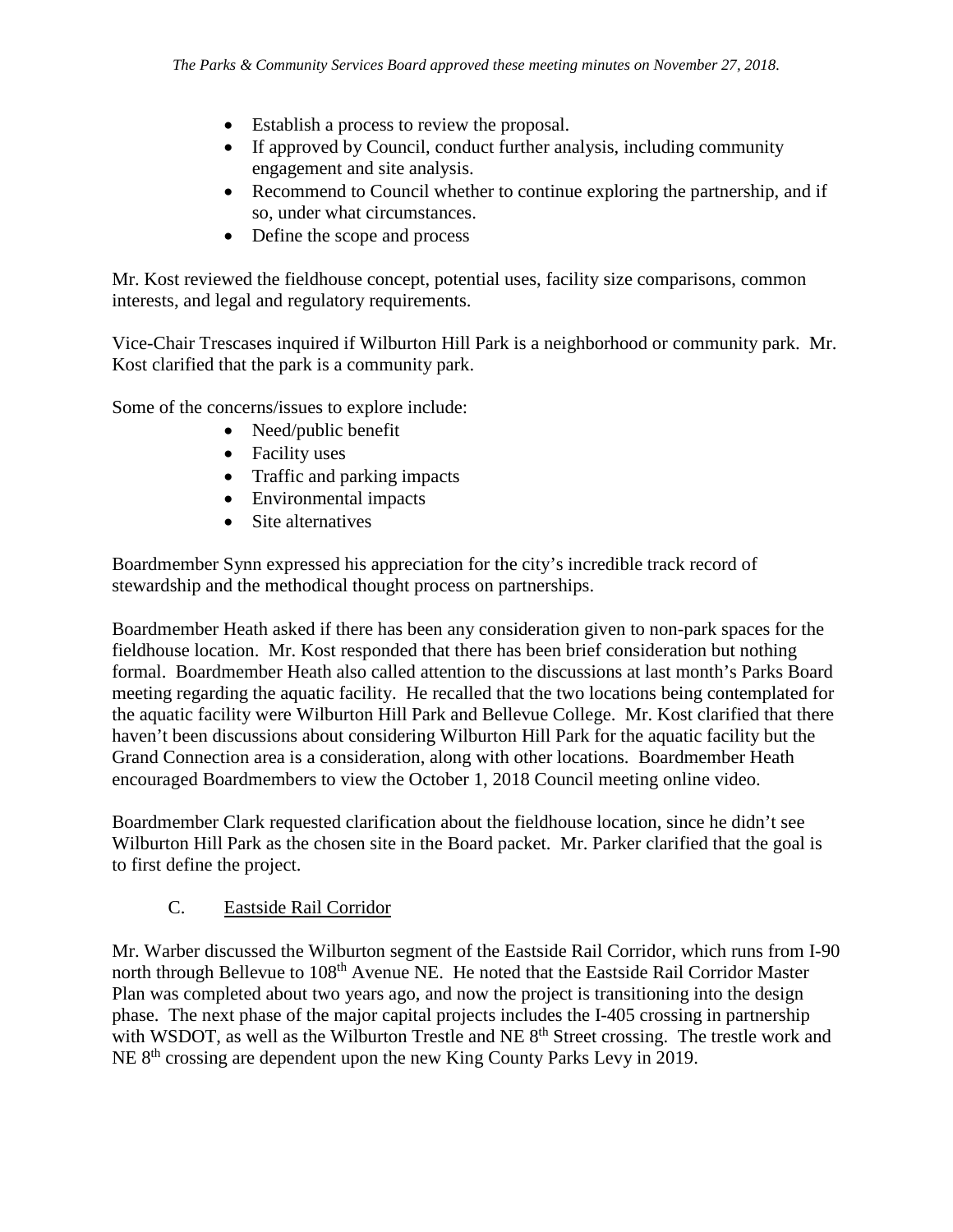Vice-Chair Trescases asked if there will be historic interpretation for the trestle. Mr. Warber responded that there will be.

### **Motion by Boardmember Unger and second by Vice-Chair Trescases to extend the meeting until 8:45 p.m. Motion carried unanimously (5-0).**

Councilmember Robertson asked if the Eastside Rail Corridor will include a connection to the Mountains-to-Sound Greenway Trail. Mr. Warber explained that improvements will be made for this connection in the short-term and there are longer-term plans to build a new bridge, which would provide a direct connection for people using the Mountains-to-Sound Greenway Trail. However, the bridge project is currently not funded.

Boardmember Clark called attention to information included in the meeting packet that discussed the corridor as being "rail-banked." Mr. Warber clarified that the corridor has several easements and by federal law must be preserved as a continuous route; there is the potential for reactivation of the corridor for freight rail under certain circumstances.

Ms. Anderson discussed the benefits to Bellevue parks and trails from the Eastside Rail Corridor. She added that this corridor will connect many significant origins and destinations within the city and regionally. There will be many areas throughout the community that will benefit from the connectivity.

## 11. **NEW BUSINESS:**

None.

## 12. **PROPOSED AGENDA FOR NEXT MEETING:**

No discussion.

## 13. **OTHER COMMUNICATIONS:**

- A. CIP Project Status Report
- B. 2018 Well-KEPT Program Brief
- C. Letter and attachments re Ashwood Park from Dwight and Mary Schrag
- D. List of upcoming Parks special events